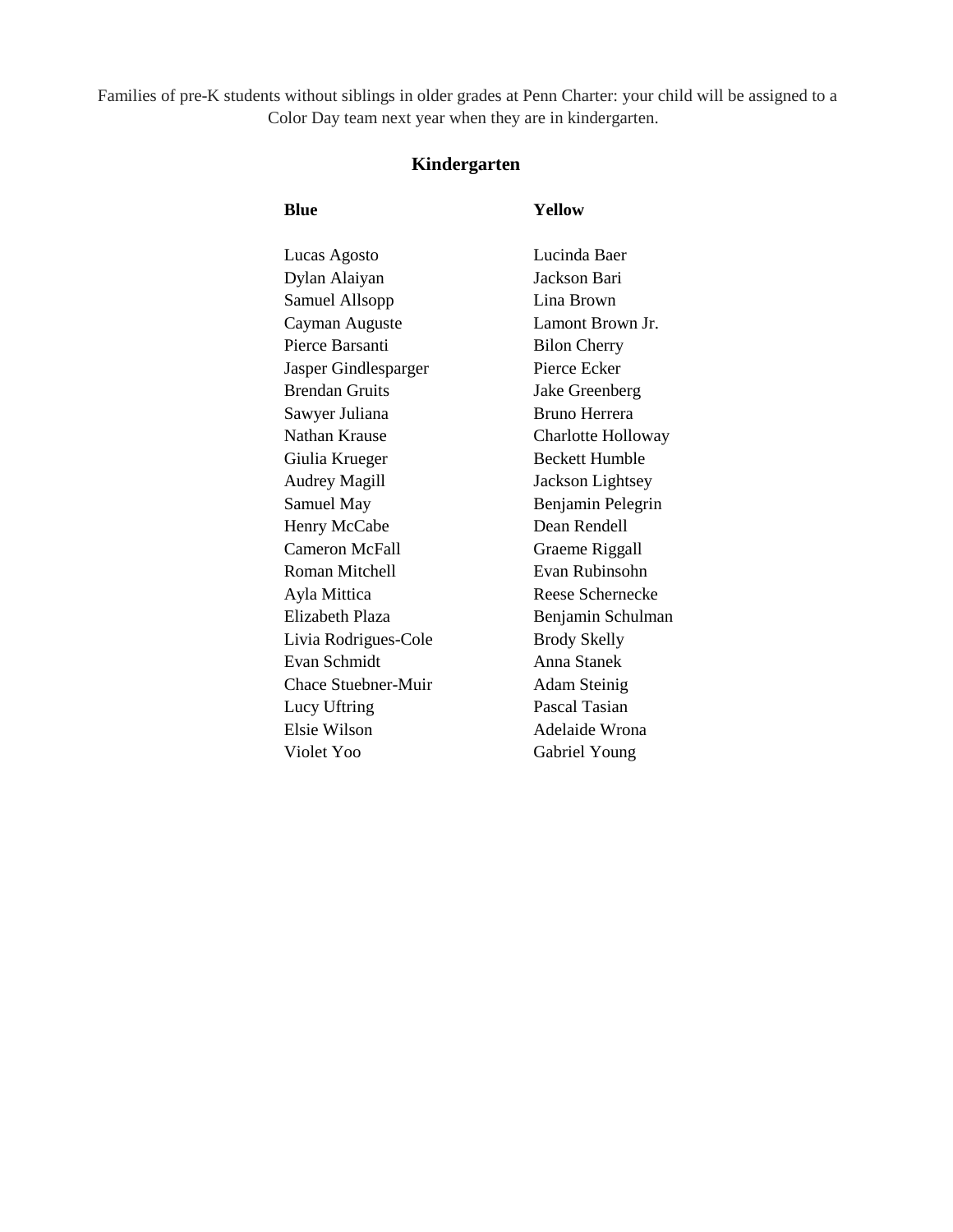## **First Grade**

## **Blue Yellow**

Maya Adappa Talia Atte Cooper Band Miles Barham Jake Comey Samuel Barone Camryn Conner Hayden Chaitt Lincoln Crandall Quinn Elizabeth Davenport Quinn Dougherty William Gray James Durso Nathaniel Hart Ava Hill Edward Ingram Aaron Jeter Paul Kelly Ryan Kenny Oren Lavon Giovanni Leone Mallory Michener Nabil Mustapha Bailey Minyard Nicole Neducsin Sasha Mondgock Lena Polite Kiernan Montoya Zamir Sadiq Garcia Yasmine Nakchbandi Andrea Shaginaw Jackson O'Donnell Ines Sheer Myles Pham Robinson Staley Mason Rosman Luke Urban Robert Stahl Zoe Weissberger Catcher Voss Tova Wexler Emerson Walsh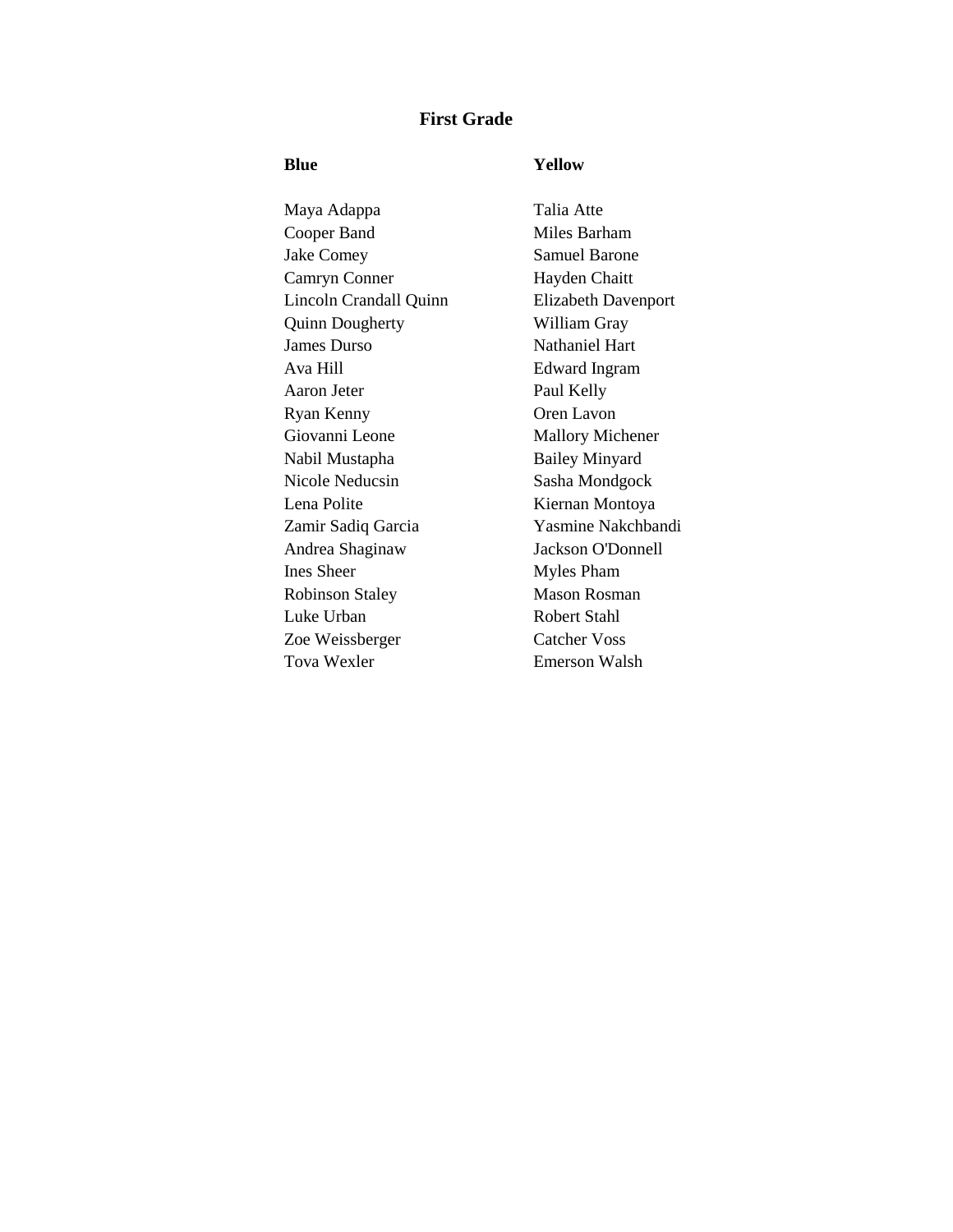## **Second Grade**

## **Blue Yellow**

Parker Band Katherine Adair Lucy Barras Marcus Addimando Madelyn Bassing Sydney Albertini Cole Brown Reginald Banks Xander Collington Willow Barrett Aava Dadmarz-Parang Jonathan Bierwirth Olivia Fowler Sydney Copeland Ellis Gossett-Tom Sophie Greenberg Vincent Gossett-Tom Jack Guldalian Giselle Johnson Sadie Humble Lincoln Jordan Nayan Jackson Grayson Juliani Sylvie Master John Maher Colin Pelegrin Charles May Alejandro Rincon Thomas McCabe **Hunter Ross** Kellen McShea Andrew Schulman Avery Morris Haley Shilliday Aliyah Mustapha Mackenzie Skelly Simone Newcomb Shepard Thomas Cole Onesti<br>
Mason Vail Logan Plaza Quinn Walsh Robeson Taylor **Audrey Young**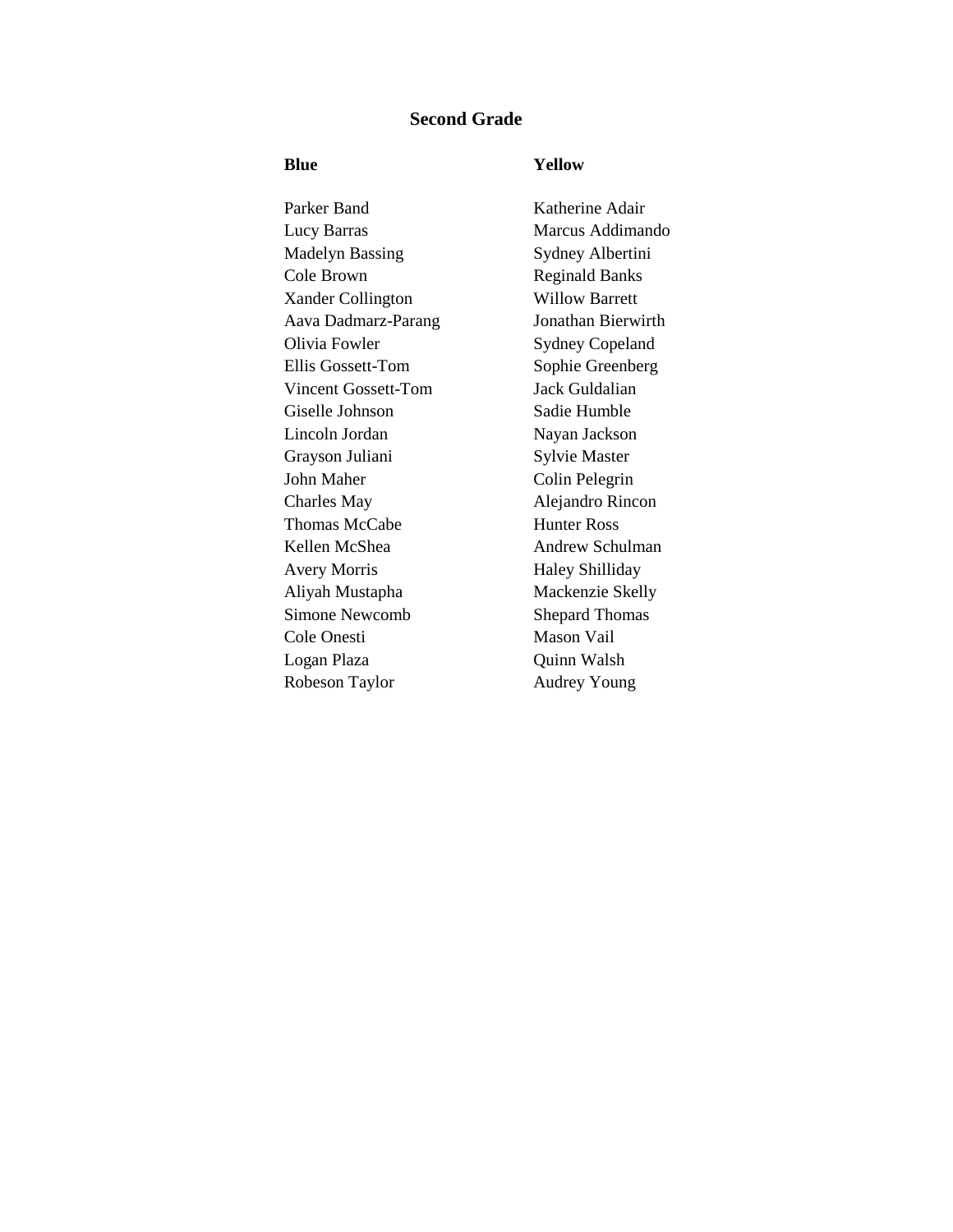# **Third Grade**

## **Blue Yellow**

Julisa Allison Nicolas Addimando William Benzing Michael Brown Aden Check Alison Ezzo Dylan Cresswell Abigail Gorman Juliet Evans Sydney Hammond Nyah Gollapudi Gemma Kohles Asher Halpern Ava Lightsey Benjamin Hsu Hanna Liharik Joseph Kelley Addison Marg **James Killinger** Santo McCloskey Anderson Krause Toby McDonald Hunter Malpass Eloise Oberfield Zeke Malpass Riley O'Donnell Adrian McCleaf Benicio Presley Vivienne Middleton Vivienne Riley Stella Mitchell Eric Skelton Colby Reagan Ilyana Snyder Albert Ross Dominic Tasian Keagan Seth Ramzi Wilkins Cooper Simon Zara Sinu Alexander Souvenir Ridgeway Stillwagon Lucian Van Beelen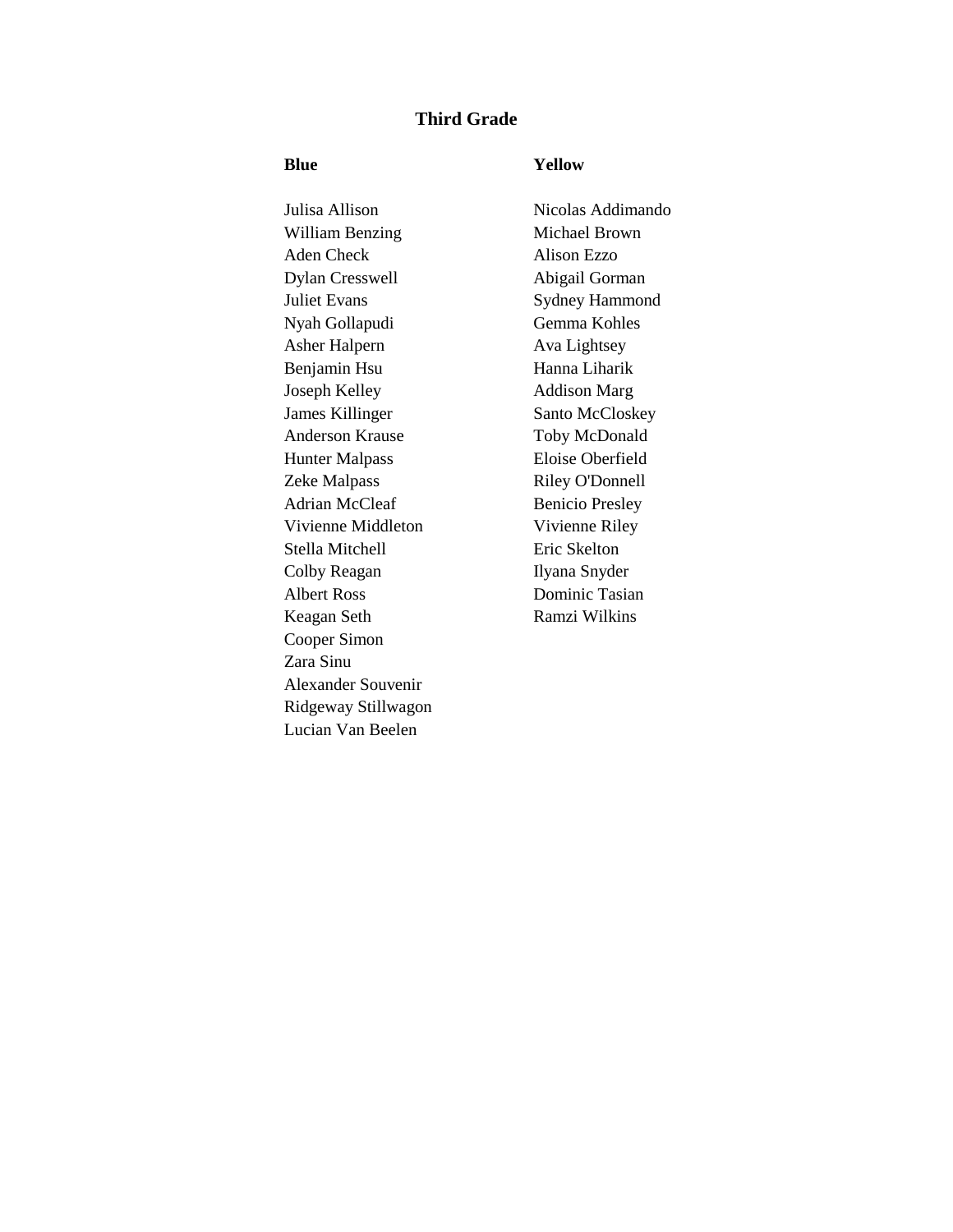## **Fourth Grade**

## **Blue Yellow**

Chima Auguste Sofia Barone Margaux Baum Alexander Bowen Lola Brasler Alexa Cahill Milo Carpenter Abigail Davenport Ikenna Chikwendu Gabrielle Davis Grace Choate **Intisaar Edwards** Cole Cubbin Hashir Hall Jasper Dittus Peter Ingram Miranda Dziedzic Anna Larrabee Philip Eckel Emalee Morales Chelsea Gadsden Amelia Oberfield Lucia Jordan Naira Presley Keagan McShea Robert Rankin Lily Mehta Giana Serrano Samantha Nauen Eloisa Tovar Elaina Nicolucci Olivia Vail Austin O'Gallagher Alliric Willis Jade Ostroff Logan Ostroff Belen Sheer Talia Signorello Holden Stillwagon Porter Stillwagon

Jackson Grossman Christopher Perricelli Shayla Hill Jacqueline Plastaras Ethan Leckerman Vivienne Prunty-Kolsky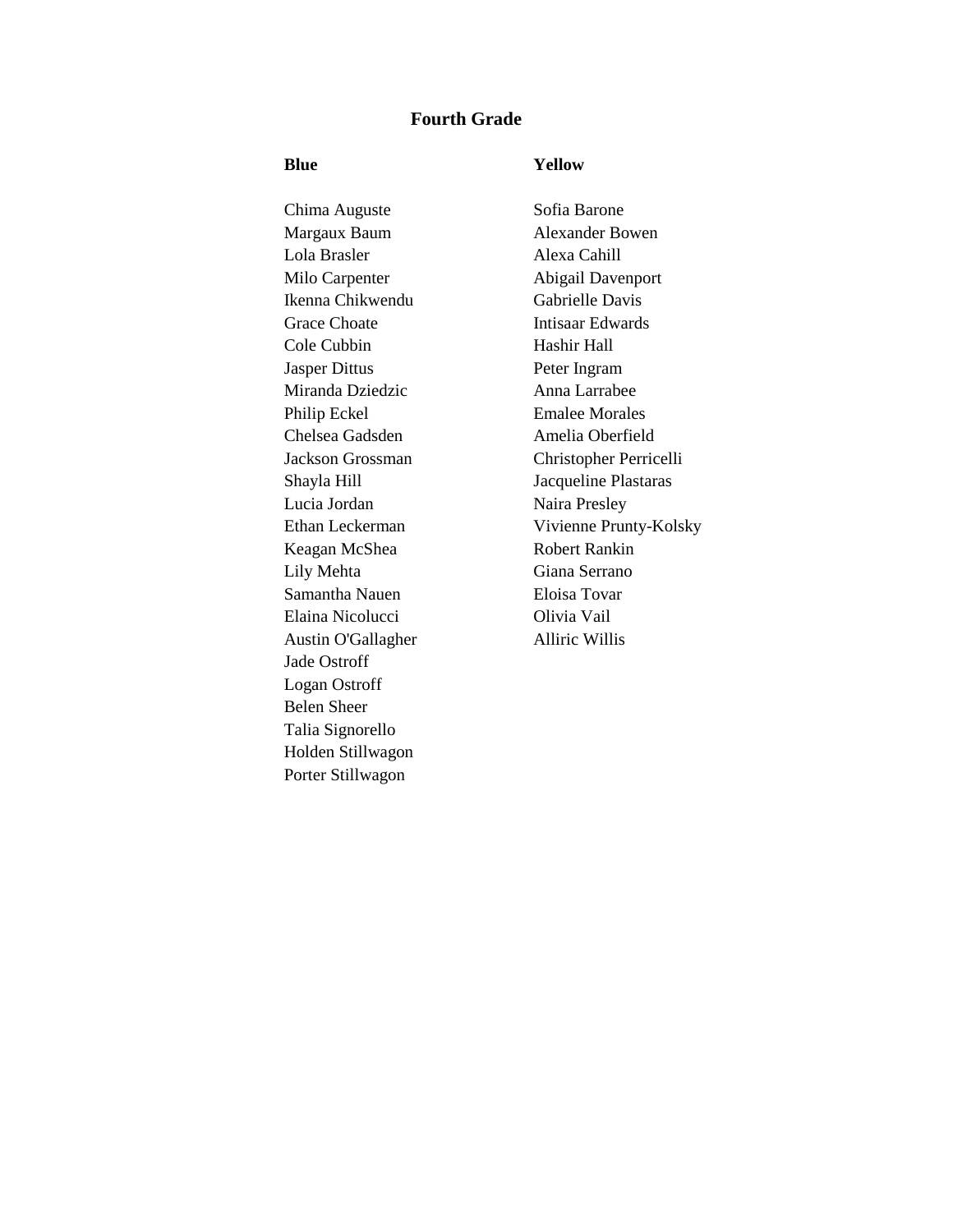## **Fifth Grade**

### **Blue Yellow**

Sydney Agosto William Adair Alice Allsopp Emily Bierwirth Marlowe Asbury Sean Peyton Burnett Harrison Baker Adrienne Chang Evan Berman Ethan Garson Ana Buckley Penelope Gray Lauren Bucksar Alice Ingram Matthew Bucksar Myles Jacobs Chase Covert Corinne Kelly Isaac Eckel James Kraemer Noa Halpern Noa Lavon Calder Huynh Ava Lin Cole Kaplan Caroline Marg Audrey Kemner Andrew Marrone Sienna Loffer Elizabeth McDonald Payton Parikh Avi Mondgock Tiernan Perkins Mireille Ohemeng Michaela Poland Grace Porter Harper Roland Lev Puma Jordan Simon Bodin Snyder Lucy Sokoloff Olivia Thomas Ava Stanley Liam Walsh Alice Summers Caleb Ward Evelyn Tindall Avery Williams Grace Tindall Luke Wilmerding Willem Van Beelen Sam Weissberger

Rainer Malhotra Natalia Modzelewski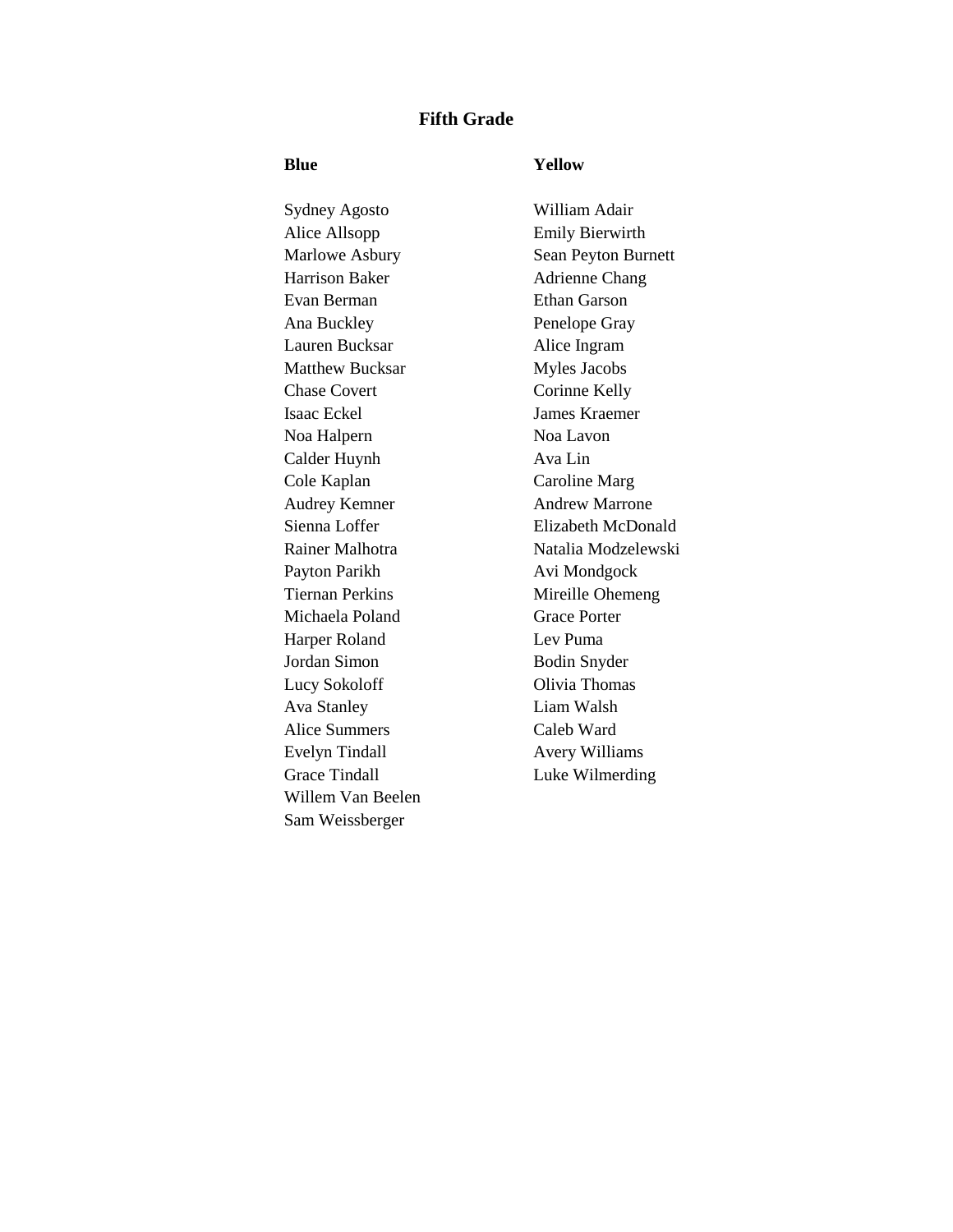# **Sixth Grade**

### **Blue Yellow**

Alara Arkan Emmitt Armbrister Nathan Arnold Stella Barkat Stone Chaffin Caleb Barnett Adanna Chikwendu Fiona Brady Lucy Cullen Theodore Davey Hadley Evans Inaya Edwards Russell Fitzgerald James Ezzo Bridgette Gold Casey Felter Jaydon Gollapudi Lucas Fiss Henry Greenberg Isabella Jackson Benjamin Greenblatt Alexandra Jaffe Samson Grossman Samantha Jaffe Elissa Hsu Dean Kaiser Amira Kravitz William Kaiser Elizabeth Lynch Taggart Kohles Olivia Melnick Benjamin Krasno Michael Nicolucci Griffin LaMent Maisie Optenberg Alexander Makhija Riley Ostroff Taylor McMillan Tazio Perkins Chloe Mitchell Sarah Price Safiyah Muhammad Justin Smith Zoe Page Benjamin Solomon Leonardo Prichett Tate Taylor Luis Rincon Aidan Trautwein Grayson Rupp Sadie Wade Alison Sweeney **James Walters** Benjamin Weiss Benjamin Zabierek Ryan Williamson Robert Zuccotti Arielle Willis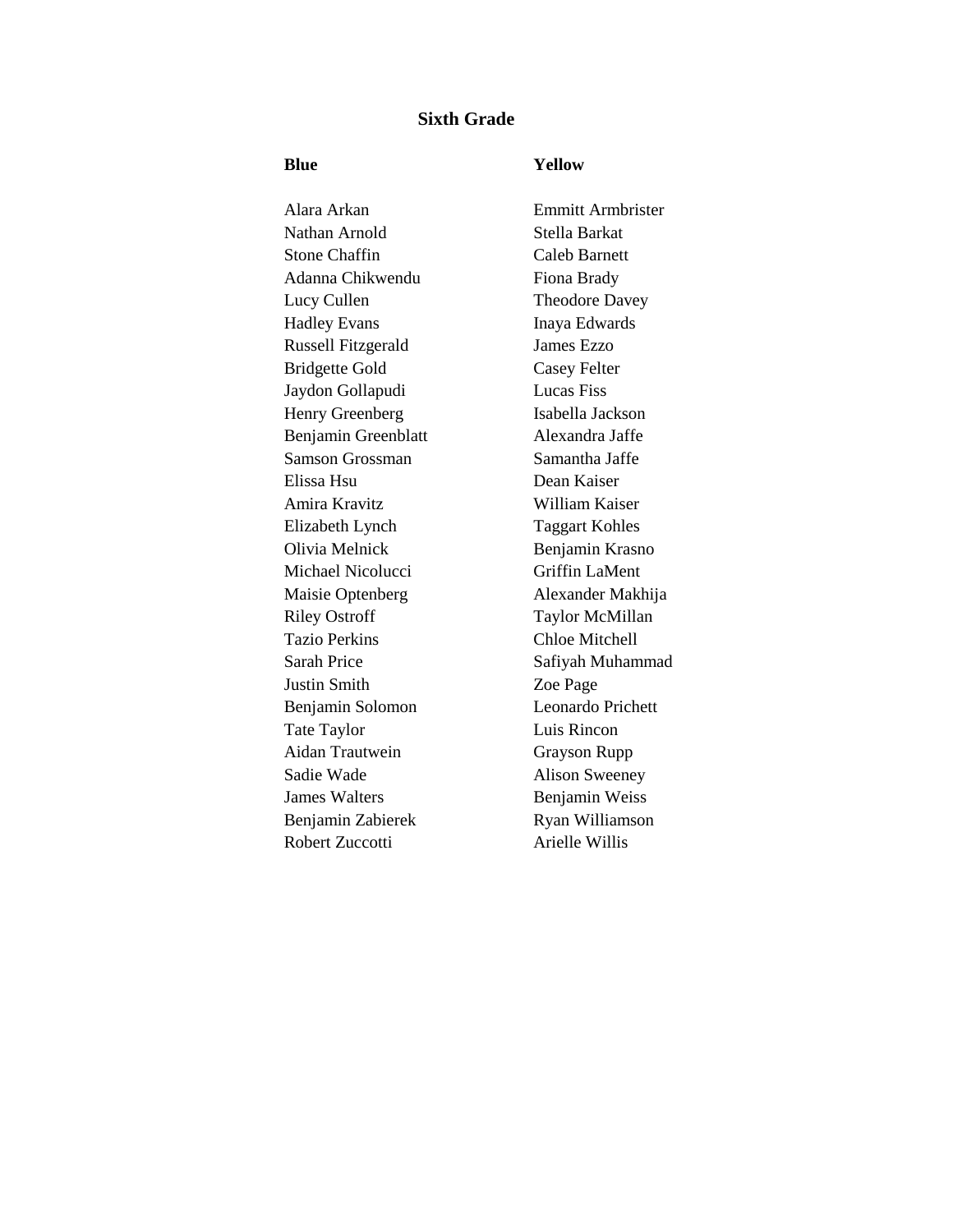## **Seventh Grade**

### **Blue Yellow**

Grace Agosto Savannah Abernethy Macie Bergmann Phoebe Anagnos Evans Burnite Britton Armbrister Henry Cavanagh Jack Bowen Elizabeth Choate Samuel Davey Kaitlyn Covert Francis Doan Bella Denton-Scarano Jevyn Dyer Patrick Duffy Maxwell Gross Elliot Dziedzic Zady Hasse Justin Gantz Gabby Jacobs Catharine Haines Ashlie Johnson Mackenzie Haines Quinten Jones Maia Kafer Jacob Kestenbaum Zachary Kaplan Nicholas Kraemer Sophia Kelley Owen Larrabee Daniel Krueger Claire Lewis Harper Leary Sophie Lin Elijah Leckerman Gia McCusker Alyssa Loffer Jack Peter McDonald Francesca Luzi Gavin Michener Matthew Martz **Lauren Montgomery** Colleen McLafferty Grace Neuwirth Malachi McNeil Lukas Parapatt Graziella Melchiorre Julia Perricelli Owen Miner Garrett Schwartz Elias Moulton Gracie Smith Toni Plunkett William Vieira Harrison Quinn Marko Vucetic Olivia Roland Amelia Watson Grant Roshkoff Bram Wells Hadley Trautwein Alexandra Will Vikram Verma Griffin Yeatman Corbyn Wamsley Helena Zoga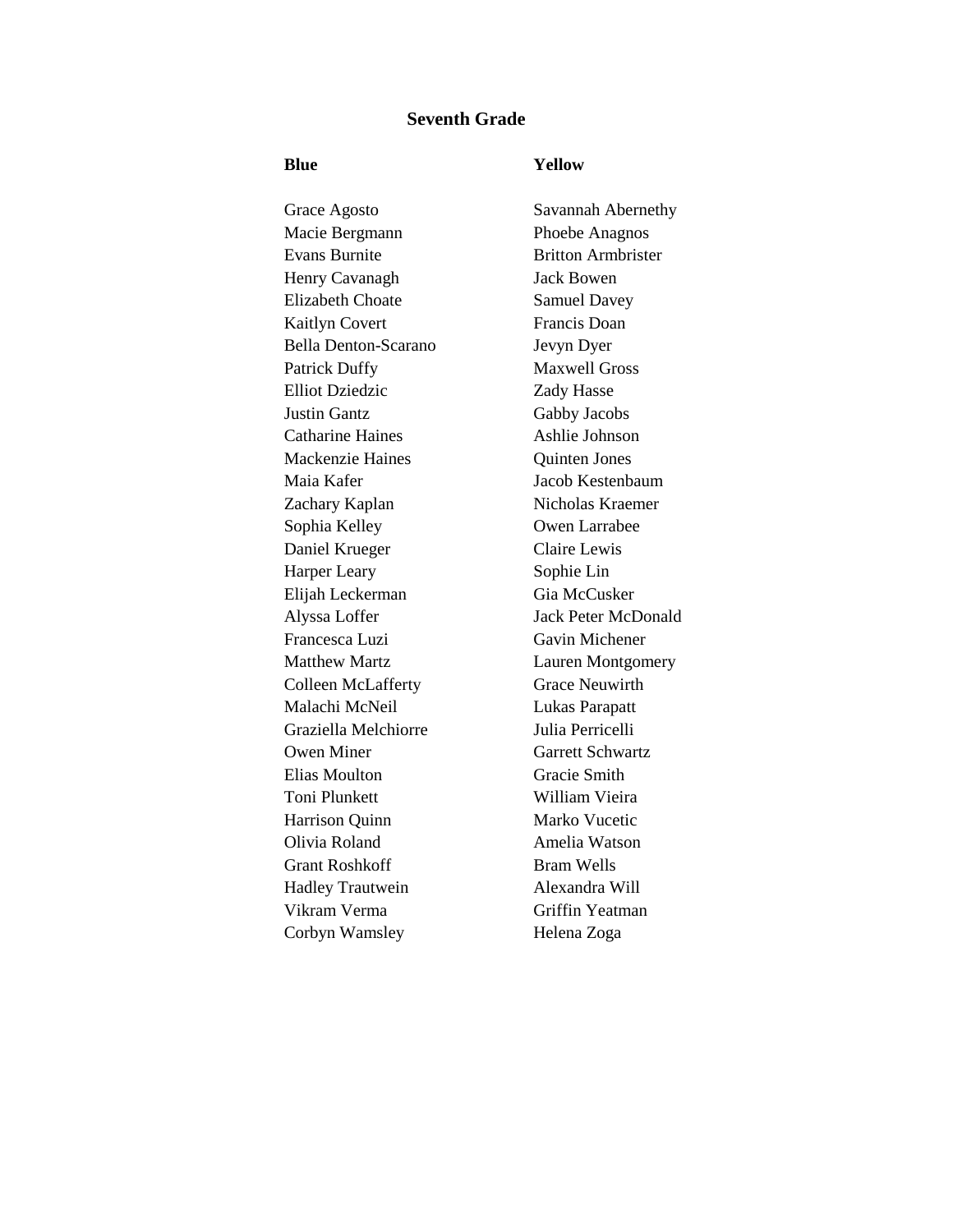## **Eighth Grade**

### **Blue Yellow**

Charlotte Baker Lexi Bari Davin Barnett Paul Barnett Dabney Baum Steven Bernstein Ella Bretschneider Kelsey Bess Beatriz Buckley Christian Black Ashlee Bucksar Aisling Brady Matthew Clarke Isabella Brightbill Quinn Coyle Maya Brightbill Jakob Dittus Mark Butler Emerson Drake Ethan Cohen Matthew DuMond Scott Doran Ryan Egan Jadon Faison Jack Frank Jenna Fattore Lindsay Gadsden Shawn Flynn Merrill Gadsden Alexandra Glomb Clifford Harling George Glomb Holden Hummel James Glomb Magnolia Huynh Lance Kay Casey Jones Davina Kennedy Grace Jordan-Weinstein Francis Kraemer Jackson Kemner Macy Krohner Ramsay Killinger Veronica Lentz Jamison La Barge Seamus McCain Elliot Langford Patrick McDonough Eric Liriano Liam McMahon Emelia Malhotra Simone Paredes James Melnick Kayla Pham Robert Myrick Chloe Pinto Georgia O'Gallagher Duncan Riley Ryan Packel Andrew Rosania Sydney Raza Patrick Rullo Deren Rubinson Danielle Shipon Raphaella Sage Cormac Stevens Harrison Signorello Scott Sweeney Julian Stevenson Sarah Toll Mariam Stewart Juan Tovar Olivia Summers Brooklyn Trevisan Wesley Trautwein Ana Vucetic Ci'Nya Vincent Owen Wills Grant Watson Oliver Zulick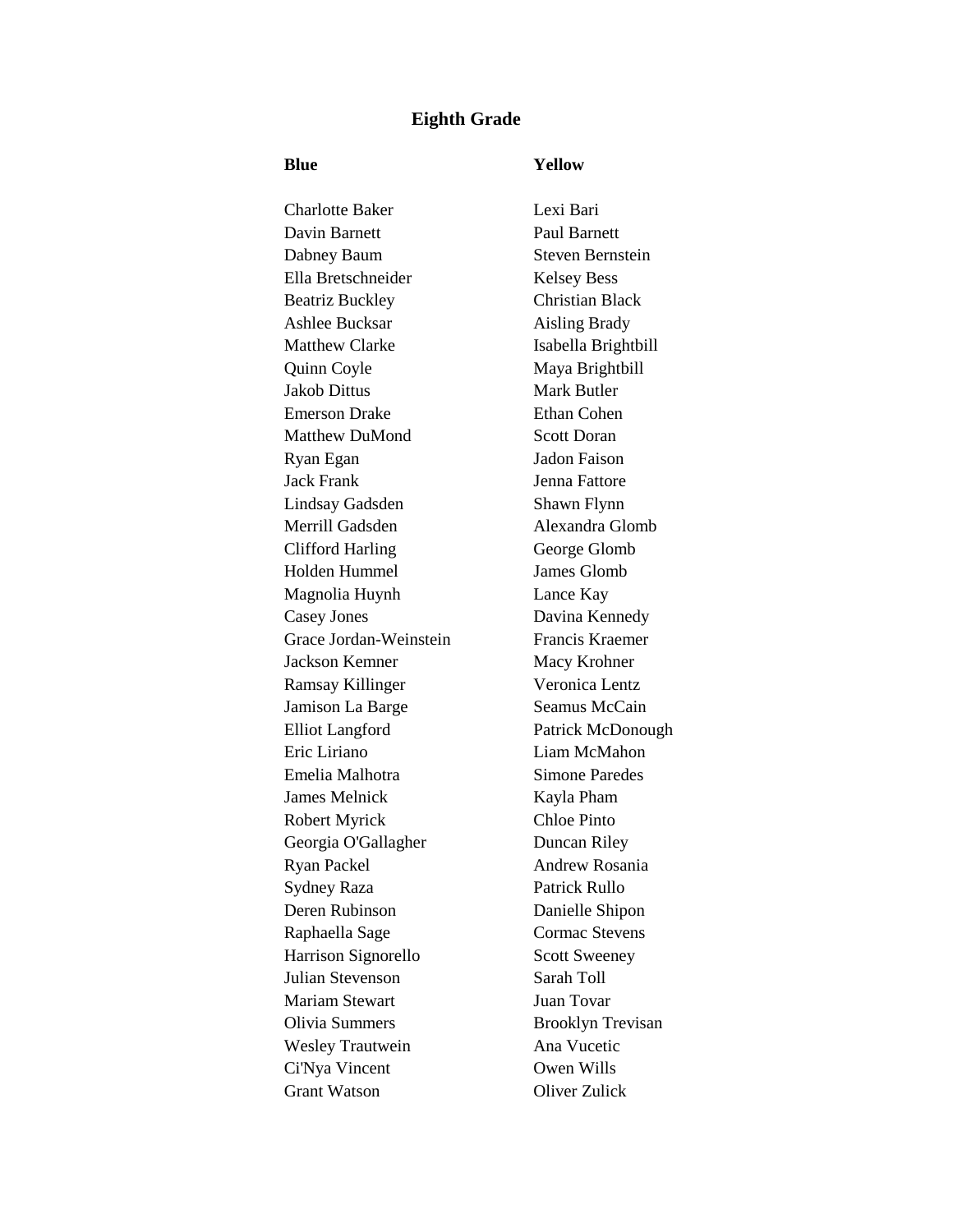# **Ninth Grade**

**Blue Yellow**

Emily Albert Aidan Mehta Caleb Anagnos Jordan Patton Andrew Duffy Jackson Handler Hailey Dykstra Charlotte Hodgson Jackson Gold Tayanna Kelly Margaret Grugan Sara Kestenbaum Sara Kestenbaum Samir Harris William Kopf David Healy Kamryn Koslosky Benjamin Heller Macy Krohner Macy Krohner Tyler Juskalian Jack Larrabee Jakob Lanfranco Mikel Leiva Rylan Loffer Lydia Maione Nathaniel Luzi Peter Malitas Bernard Lynch Tyler Mangan Kelsey Maley Colin Michener Nicholas Marricone Olivia Montini Bolton McKnight Alex Nadol Liam McLafferty Danielle Ohemeng

Emily Baker Alexis Melchiorre Lauren Anderson Madaline Puma Walker Ball **Ava Moses** Ava Moses Angelina Atacan Kaila Rahn Kayla Bass Lane Murray Hannah Barkat Amani Rivers Aidan Berkoff Gabriel Olsen Robert Betts Cope David Rosania Liam Birnie Gabrielle Polite Hannah Bowe Generoso Rullo Kayla Bradby Philip Price Clivia Boxer Kaela Savoy-Cooper Pearl Brasler Lucianna Regalbuto Matthew Callahan Colin Schumm Madison Brooks W. Henry Ross Sydney Campbell Cassidy Scott Noah Brooks Isabella Salvi Ella Curci Lilliam Shemtov Marissa Brucker Madeline Shoup Henry Davis Ian Singer Bryce Butler Anna Solomon Oyinpreye Doubeni Ruby Singer Maya Check Jack Stanley Amanda Ehrenhalt Jason Stearn Evan Cohen Taylor Sweeney Vincent Fattore Donald Turner Sarah Cohen Jackson Tullo Darcy Felter Grace Turner David Connolly Enrico Verrico-Choi Olivia Fiss Jacob Weiner Elena Coupas Nathaniel Wamsley Emmett Garson Charles Weiss Ethan Cullen Leila Williams Dylan Goldberger Branden Widamen William Cullen **Islamic Cullen** Isaiah Grimes Bryce Widamen Julia Dolce Edward Guarnaccia James Fitzgerald Nikolai Hricz-Montero Jérôme Gantz Mali James-Gordon Sanaa Kane Oliver Leedale-Brown Lauren Martz **Anthony Moorehead** Brenna McCafferty Samyyah Muhammad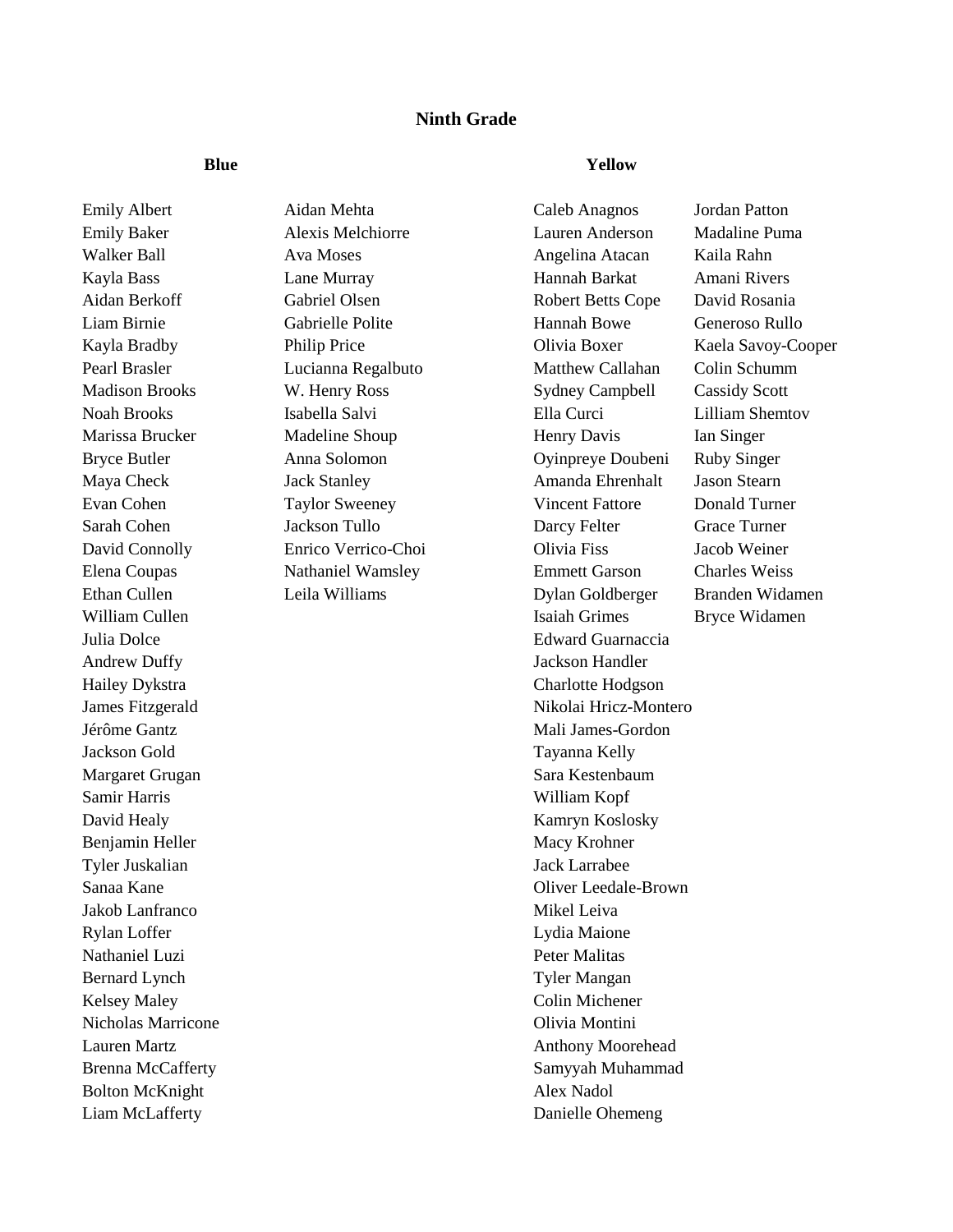# **Tenth Grade**

Kaitlyn Hnatkowsky Joshua John Evan Joyce Zora Johnson Nicolo Krueger Neilee Koslosky Liam La Barge **International Studies of the United Studies** Jamie Kubach Henry Langford George Kuehnle Taylor Lokoff **Maximilian Lentz** Morgan Maloney Will Lubowitz Diane Marrow Morgan Lucero Hanifah Marsh Aaron Maione Matthew Marshall Kailei Makhija Conor McKee Connor McGovern Nathaniel Miner Molly McMahon Tyler Needham Morgan Murphy Peter Proenca Grace Noone Seamus Quinn Andre O'Neal

**Blue Yellow**

John Adams Amanda Raphael Christopher Adams Rocco Palazzo Ines Alexanian Sophia Reagan Lily Aparin-Buck Peyton Parker Daniel Bach Haydn Sage Trudy Aparin-Buck Nicholas Perricelli Blake Beauvais Averie Schnupp Lillian Avrigian Simone Perry Dean Bergmann Olivia Schwartz Elijah Booth Sekia Phillips Joshua Black Kellen Seth Jonathan Brady Daniel Rodriguez Katherine Boyes Matthew Slowinski Amanda Cowhey Abigail Samuel Abigail Brown Evelyn Springer Sam Davies Mallory Schwartz Isabelle Calvanese Ellie Stamps James Doran Jacob Siani Jasmine Chandy Samuel Stedman Gabriela DuPont Augustus Smith Michael Comisky **Janae Stewart** Kaylee Dyer Sebastian Tilley Ava Coyle James Tanner Aidan Ehrenhalt Veronica Timberlake Antonio DeMarco Benjamin Tompkins Joshua Felter Mayori Tyndale Yun du Toit Darby Visco Julian Fernández Julia Veith Roy Edmonds Jonah Wade Milla Frieman Daniel Will Max Ehinger Camille Weiss Sloane Gerstein Jessica Wolfe Evelyn Eisenstein Taylor Whitehead Drew Gillespie Isaiah Woods-Kolsky Mia Ferraro Sydney Wood Finnegan Glew Lila Worgan Makayla Fradin Aaron Zea Rincon John Glomb Ryan Wreath Liliana Gartanutti Michael Hartman Ryan Yeatman Laila Hamiter Nydira Harvey Charlotte Zulick Kaitlynn Haughey **Patrick Isztwan** Emma Zwall Zachary Kaplan Samir Kalam Id-Din Kees Lynch Colin Lewandowski Alyssa Neducsin **Patrick Montgomery** Patrick Montgomery Milan Poland Bea Eunice Alyssa Nery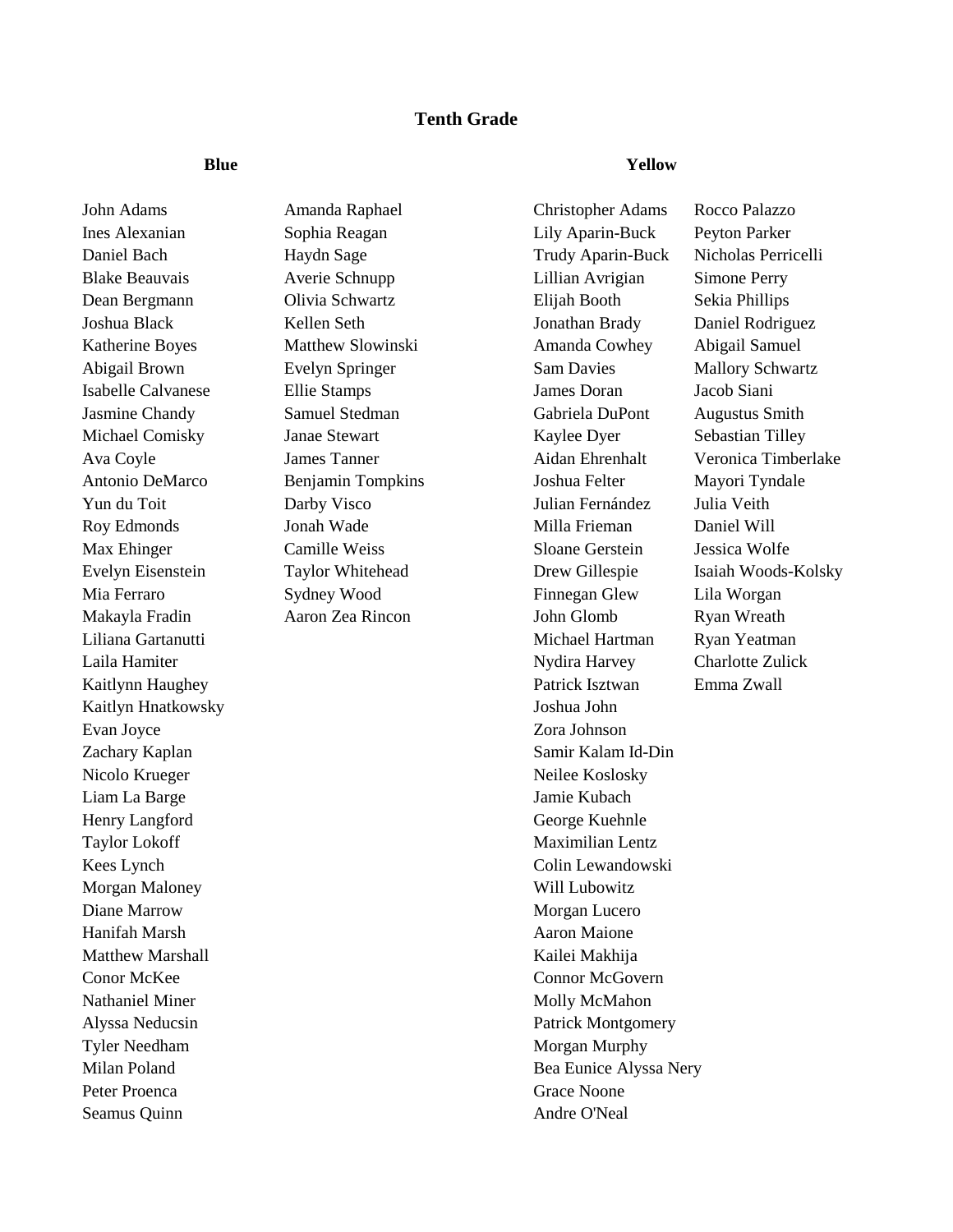## **Eleventh Grade**

**Blue Yellow**

Aanisah Alford Myles Sams Aaron Abrams Troi Rutherford Cooper Berkoff Leah Sax Jess Anderson Sara Shipon Matthew Berman Sabrina Shaffer India Barnes Madelynn Solow Jackson Birnie Jude Shorr-Parks Charles Blankin Ella Stevens Akeel Blake Tran Noelle Smith Dean Bleiler Blake Tran Samantha Boyes Sage Snyder Maggie Rose Boyes Ethan Volin Ryan Bradby Sophia Solomon Jospeh Cannon Webster Walker Bret Brogan Emily Spencer Kenneth Carroll Zion Weeks Guthrie Buehler Julia Steinhouse Ryan Cohen Carmen Williams Catriona Calvo-Studdy Sophie Stevens Brandon DeYoung Ethan Wills Kaitlyn Carter Isaac Toub Edward Doherty Justin Wilson Theodore Cavanagh Chase Williams Sarah Foley Christopher Womack Anthony Ciarrocchi Gavin Zavorski Jameson Ford Tia Yancey Dean-Paul Crocetto John Giuffrida Lauren Cubbin Aurora Hannikainen Ezra Duncan-Tessmer Olivia Harbison Noah Evans Trevor Harbison Vanessa Ewing **Ryan Holmes** Ryan Holmes Patrick Fehm Luke Jaspan William Fleming Jalynn Johnson Anne Flemming Nieve Kelly Sarah Greenberg Jack Kennedy Destiny Grundy Eli Kestenbaum Jake Herskowitz **Faith Kurtzman** Hayley Hunt Anastasia Lewis Kyle Jones William Lewis Charles Jordan-Weinstein Miranda Listman Rose Elena Linn Klales **Claudia Lopez-Ona** Claudia Lopez-Ona Kelsey Kline Gabriella Lopez-Ona Sebastian Lee Marissa Lopez-Ona Antonia Linus **Institute International Contract Contract Institute Irish McCuen** Gabriela Mancini and a material method of the MacKenzie McDonough Paige McAllister Matthew McGlinchey Riley McDade Dorothy McIlvaine Owen McFadden Kaylee Murphy Elizabeth McLaughlin Avery Myers Alicia Newman Samuel Nadol Savannah Payton Krishna Nair Marcellus Poland Trevor Noone Elijah Ragland Olivia Primerano Raymond Ragland **A**aron Reisman Lance Rainer Madeleine Riley